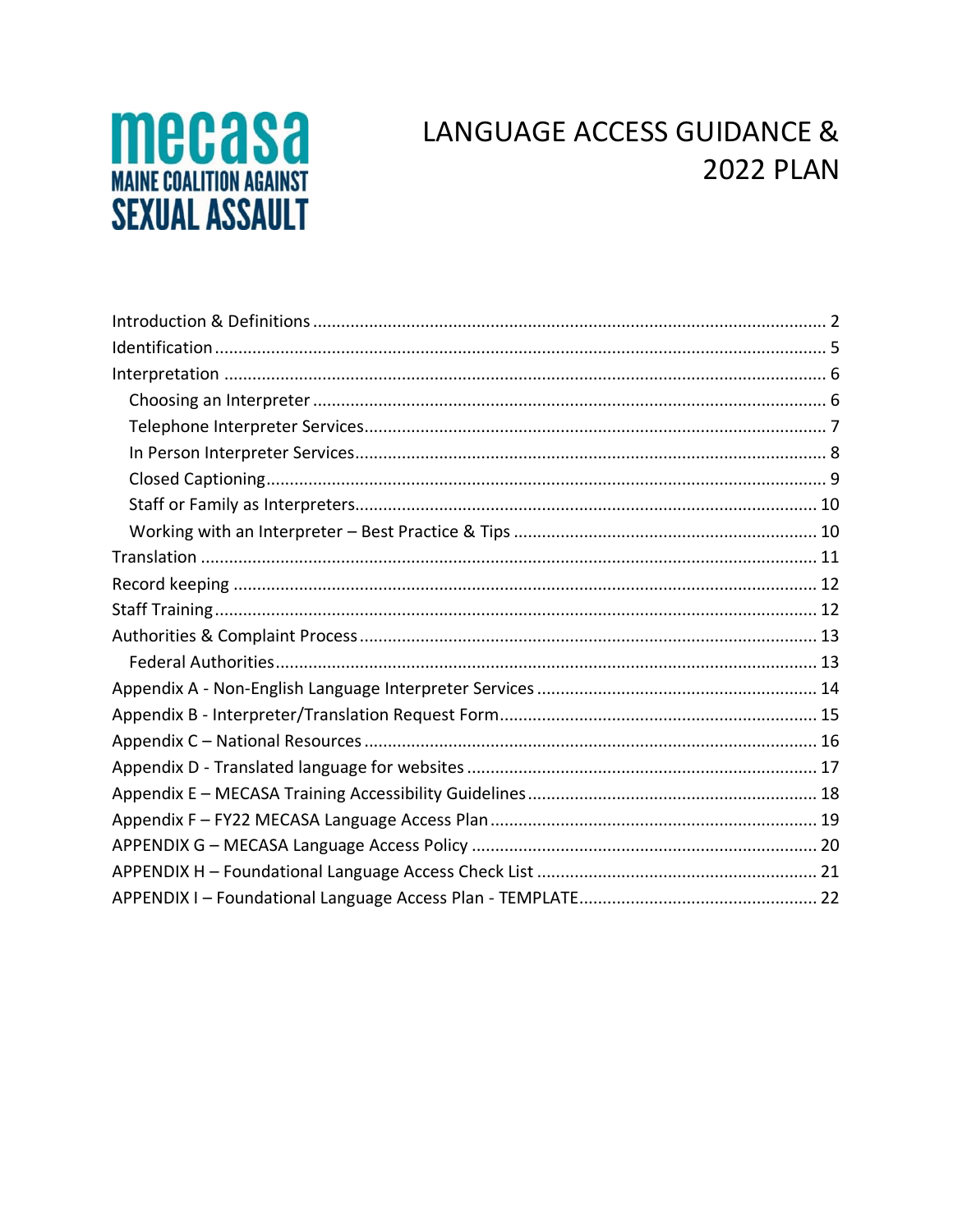## Introduction & Definitions

This document offers best practices and resources to MECASA and member centers to ensure people with Limited English and Deaf/hard-of-hearing community members receive meaningful access to all the programs, information, and resources we provide.

Meaningful language access is critical to ensure:

- safety and security for all survivors of sexual violence
- all community members can get the information they need to prevent sexual violence
- equal access to training, technical assistance, and policy advocacy for staff at member centers and statewide partners
- the opportunity for all survivors to inform survivor-centered public policy

#### **American Sign Language (ASL)**

ASL is a visual language used by people who are Deaf or hard-of-hearing. In ASL, the shape, placement, and movement of the hands, as well as facial expressions and body movements, all play important parts in conveying information. ASL is used in the United States and in many parts of Canada. People who are Deaf or hard-of-hearing people who acquired language in countries other than the US or Canada may use other visual languages to express themselves.

#### **Back Translation**

The process of verifying the accuracy of a translation previously translated into

another language by translating it back to the original language, by a translator not involved in the original translation.

#### **D/deaf**

The term deaf (with a lowercase "d") generally applies to people with very little or no functional hearing. A person who is deaf may or may not use ASL to communicate. The term Deaf (with an uppercase "D") is used to refer to a particular group of deaf people who share a language – ASL – and a culture. An individual has an audiological condition of deafness; that person may/may not see themselves as belonging to a broader Deaf community.

> Safety is unattainable unless we practice cultural and linguistic competency consistently and improve access at the organizational and individual level.

> > **Esperanza United**

#### **Effective Communication**

Someone with limited English or who is Deaf or hard-of-hearing can receive information about and understand the services available to them. Further, the individual must be able to communicate their situation to the agency they are reaching out to.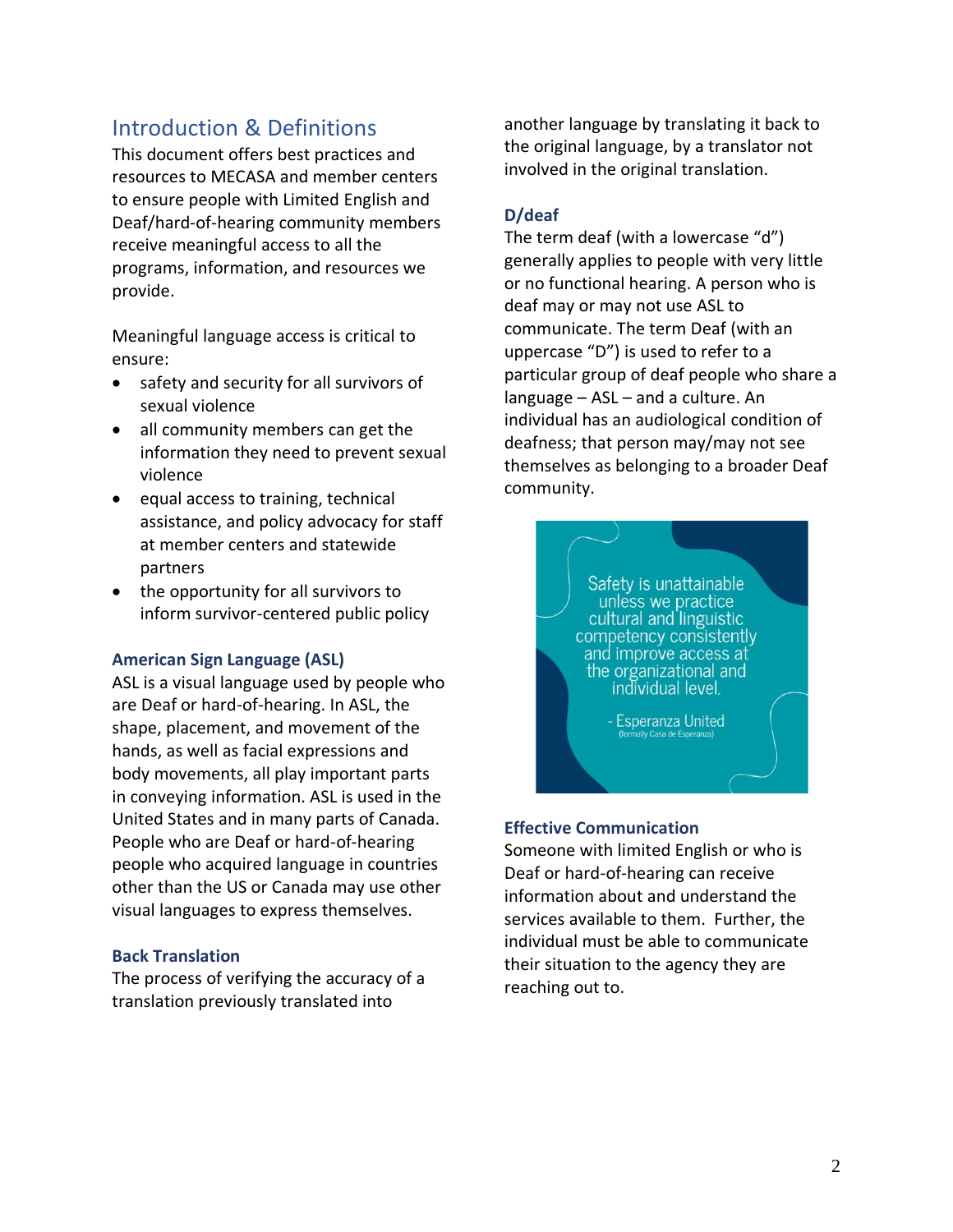#### Hard-of-hearing

Hard-of-hearing (HOH) can either be used to describe a person who has mild-to moderate hearing loss or a person who doesn't have or doesn't want cultural connections with the Deaf community. In some instances, a person may refer to themselves as both D/deaf and HOH. As always, it is important to be aware of how a person identifies and to respectfully use the terminology they use to describe or identify themselves.

#### Interpretation

The oral or spoken transfer of a message from one language into another. Interpretation is the act of listening to something in one language and verbally translating it into another language. In the case of American Sign Language (ASL), interpretation is the act of viewing language in sign language and verbally translating it into another language. In the case of certain hearing or speech disabilities, interpreters or facilitators can assist a person with effective communication.

#### Language Access<sup>1</sup>

**A** legal framework that seeks to promote effective communication for individuals who are considered to have Limited English Proficiency (LEP)\*, and Deaf and Hard of Hearing (Title VI of the 1964 Civil Rights Act, the Americans with Disabilities Act and Section 504 of the Rehabilitation Act of 1973).

As a mandate, requires agencies receiving federal funds to implement meaningful language access policies and practices to ensure access to all programs and services.

#### Language Justice<sup>2</sup>

The right every person has to speak, understand, and be understood in the language in which they prefer and in which they feel more articulate and powerful.

Language Justice recognizes language as a tool of oppression and affirms language as a tool for healing and promoting social and racial justice.

It is an ever-evolving framework that intentionally seeks to create multilingual spaces in a consistent, inviting, and democratic way that is inclusive of all voices and no one language dominates. Language Justice honors language and culture as fundamental human rights.

#### Limited English Proficient (LEP)

A person who is not able to speak, read, write, or understand the English language well enough to allow them to interact effectively with the information and programs an agency offers.

<sup>&</sup>lt;sup>1</sup> The Center for Innovation and Resources, Inc., on it[s From Language Access to Language Justice](https://cirinc.org/file_download/36cfa845-1df4-42c4-a089-d335d5b1a3e4) brochure

<sup>2</sup> Ibid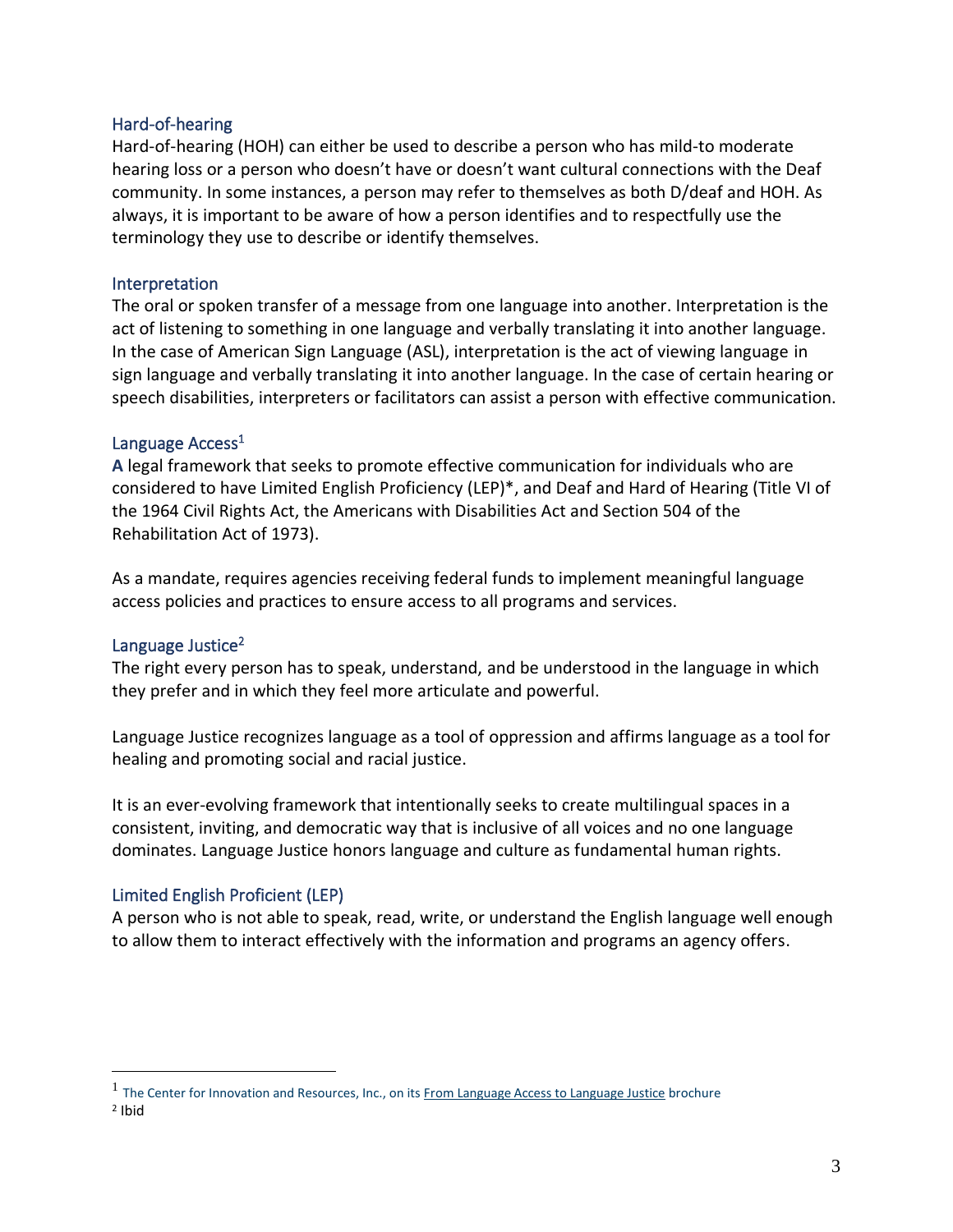#### **Meaningful Access**

The standard of access required of federally funded entities to comply with Title VI's language access requirements which includes the availability of free language assistance that results in accurate and effective communication.

#### **Office for Civil Rights (OCR)**

The civil rights enforcement agency of the U.S. Department of Health and Human Services.

#### **Primary Language**

An individual's primary language is the language in which an individual most effectively communicates.

#### **Title VI**

Title VI of the Civil Rights Act of 1964 ensures language access for individuals with limited English proficiency. Victims of domestic and sexual violence primarily receive services through programs funded by the Department of Health and Human Services (DHHS) and the Department of Justice (DOJ). Programs receiving federal funds – directly or indirectly, through grants, contracts or subcontracts which are dispersed by federal, state, county, or city authorities – are required to develop and implement policies that ensure meaningful access for limited English proficient persons.

#### **Translation**

The written transfer of a message from one language into another language.

#### **Vital Documents**

Vital documents or information are those that are necessary for accessing federally funded services or benefits or are documents required by law. Examples of vital documents at a sexual assault support center would include release forms, confidentiality forms, and the like.

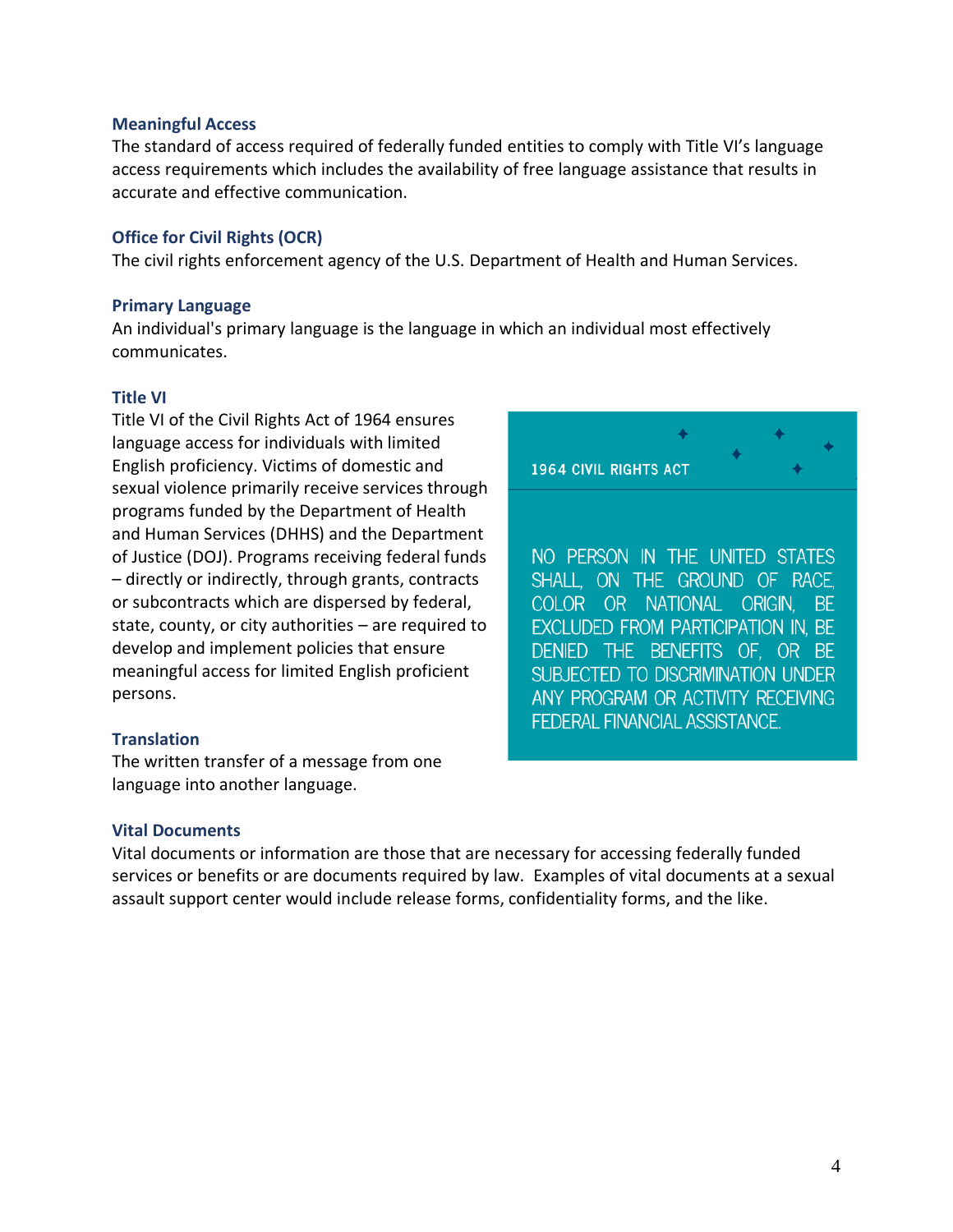# <span id="page-4-0"></span>Identification

To provide meaningful access to Limited English and Deaf/hard-of-hearing persons, we must first identify those who need language assistance and let them know free interpretation programs in their primary language are available to them. How do we do that?



#### **In the Office**

Hang "I Speak" posters notifying community partners and community members of their language service rights. Department of Homeland Security has "I Speak" posters [available in 60 languages](https://www.dhs.gov/blue-campaign/materials/posters-ispeak) available for downloading and printing, as well as [Esperanza United](https://esperanzaunited.org/en/knowledge-base/language-access/identifying-spoken-language/) (TA provider for language access to DV and SA centers).

As needed, you can direct people to the "I Speak" poster when it is apparent that they are having difficulty speaking or understanding English. Then utilize the language services described in this document.

#### **In Writing**

If a staff person receives a written communication in a non-English language, the staff person will contact their supervisor or the Executive Director to determine the best way to proceed.

#### **Website Access**

On your website post and maintain clear and readable information in the languages most prevalent in our community notifying survivors that free translation and interpretation services are available to them while accessing our programs or using a center service like the helpline.

**[See Appendix D for current translated versions.]**

#### **Registration for Training**

Access includes community members and allied providers, so training participants should be offered free interpretation services at the time of registration. If a participant indicates they need an interpreter, the training coordinator is responsible for ensuring an interpreter in the language requested is available at the training.

#### **Telephone**

If a staff person receives a telephone call from a person who speaks a language other than English or ASL, or has a speech or language disability, and is having difficulty communicating in English, the staff person will use a telephone interpreting service described below.

#### **By a Staff Person**

If a staff person is embarking on a project that includes partners who have Limited English or are D/deaf or hard of hearing, they should work with a supervisor to develop a budget and plan for interpreters for those partners for the life of the project.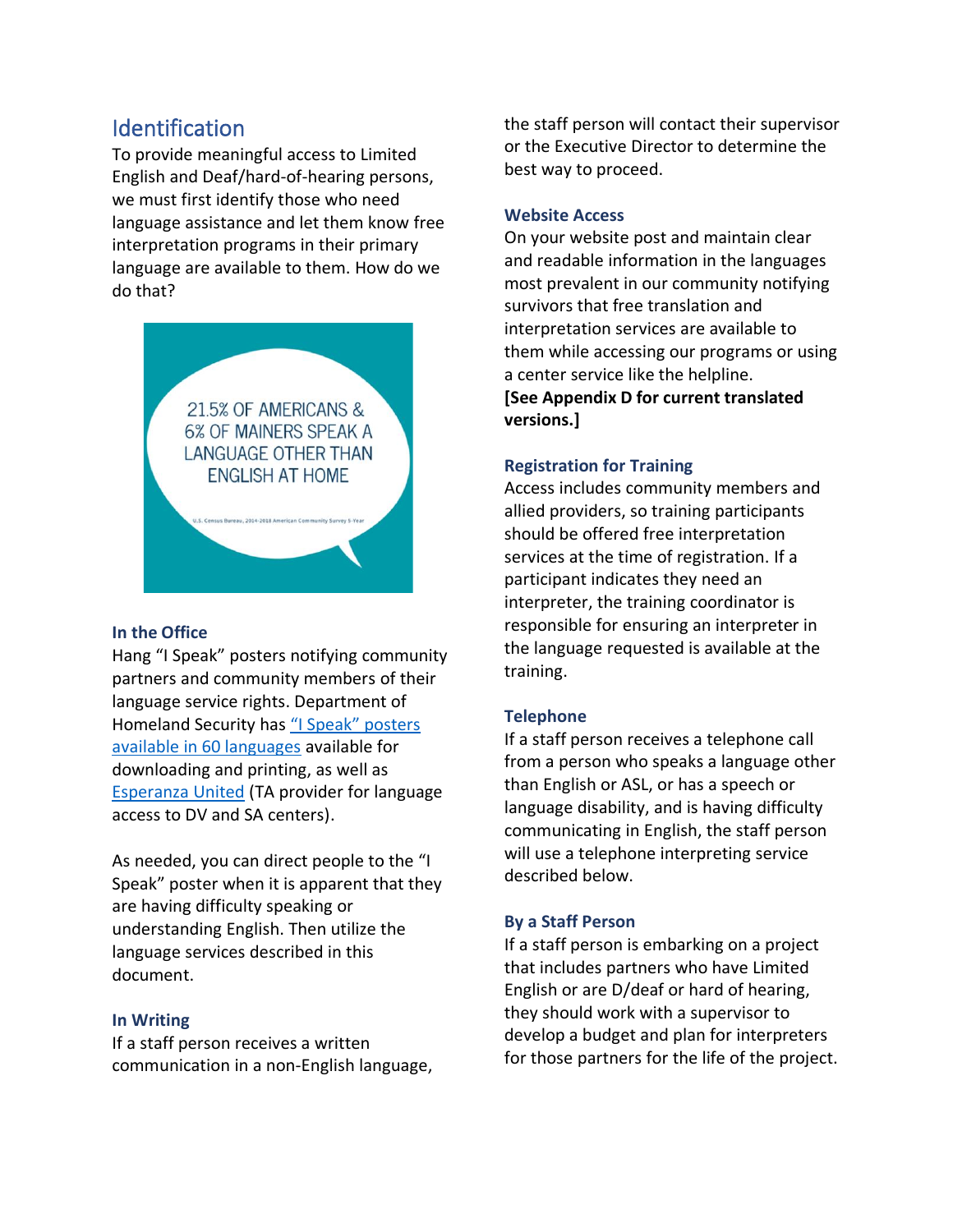## <span id="page-5-0"></span>**Interpretation**

Staff will offer an interpreter (either by telephone, in-person, or via video) as soon as:

- 1. it is apparent that a person has a limited ability to read, write, speak, or understand English. LE/Deaf/hard-of-hearing persons should be informed that interpreters are provided at no cost to them and/or,
- 2. a person accessing our programs requests an interpreter.

## <span id="page-5-1"></span>Choosing an Interpreter

For a trauma-informed practice, it is important that the individual is comfortable with the person who is providing interpretation services. In all situations, the following are the steps the staff member must take to ensure that comfort:

- 1. The staff member should ask the person if they have an interpreter preference and if they prefer an interpreter who is not from their home country or a member of a particular ethnic group. It is important to understand and communicate that you may not be able to honor this request, but they can still make the request.
- 2. Once the interpreter is known or available, the staff member should bring that name to see if the person is comfortable with that interpreter. If not, the staff member should try to secure a different interpreter.

## Prep & Debrief for the Interpreter

Include prep and debrief time for the interpreter when scheduling. The more context interpreters have, the better they will be able to fulfill their role. Any conversation you have with the interpreter prior to the scheduled meeting should include a Release of Information and permission from the person requesting an interpreter.

Additionally, after they have been a conduit for narrative trauma, supporting the interpreter with paid time with you to debrief is best practice.

## Competency Standards for Interpreters

Use interpreters who meet the following competency standards:

- Are proficient (and in the case of ASL interpreters, properly licensed) in communicating information accurately in both English and in the intended language. Interpreters will also be proficient in using the appropriate mode of interpreting (i.e. consecutive, simultaneous, and sight translation);
- Have knowledge in both languages of any specialized terms used in connection with your programs, services, and activities;
- Understand and comply with your agency's confidentiality requirements and agree to sign a confidentiality agreement;
- Have sensitivity to the individual's culture;
- Conduct themselves impartially; and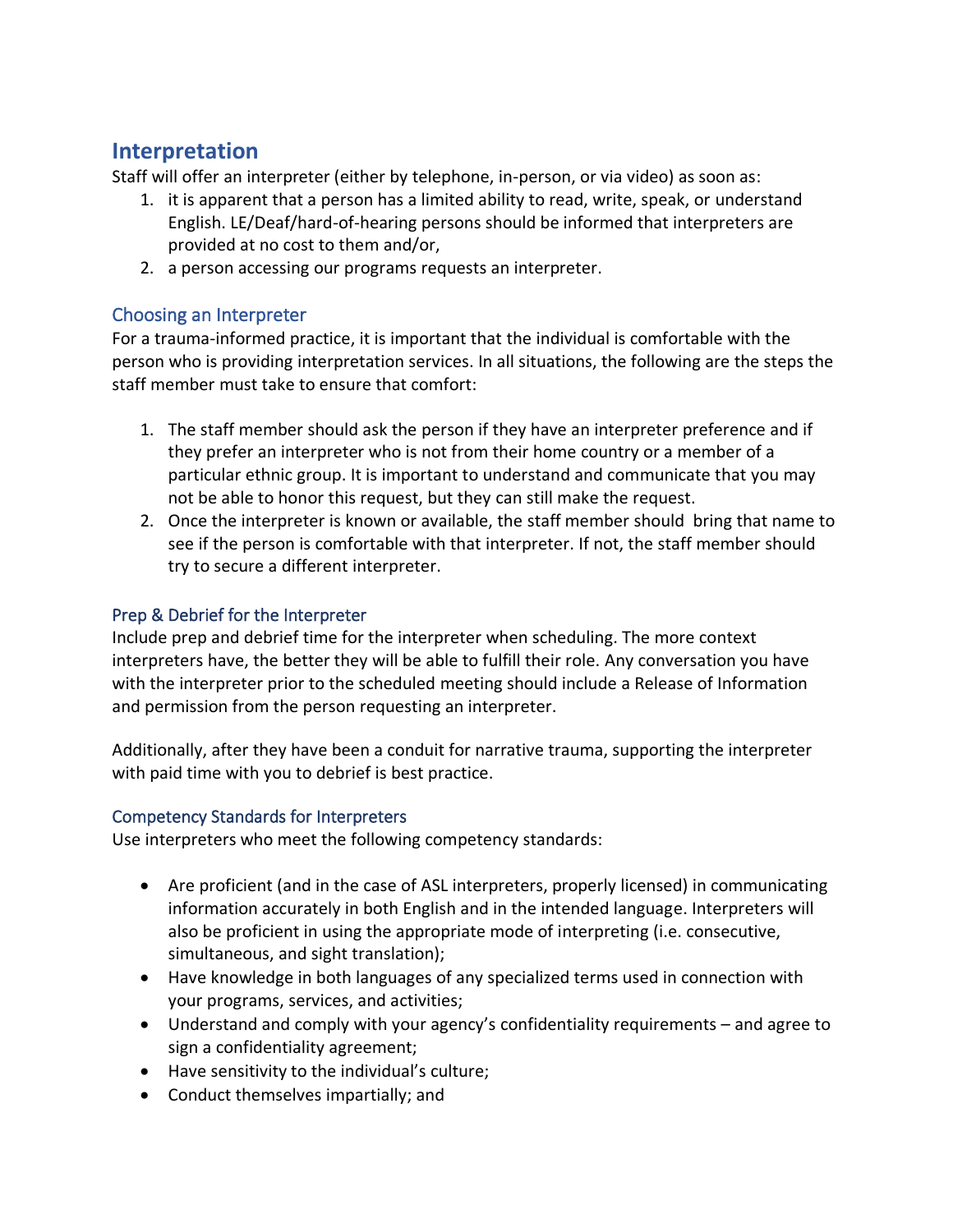• Understand and adhere to their role as interpreter without deviating into the role of counselor, legal advisor, or another role.

## Tools for Measuring Competency

If your agency does not have multilingual staff prepared to measure competency though observation and conversation, you can request other credentials including:

- Certification within a different setting, like court or medical,
- Assessment by another reputable agency or partner,
- Assessment by a reputable interpreting agency that they work for or have worked for, or
- Having passed a national test used by other interpreting agencies.

## <span id="page-6-0"></span>Telephone Interpreter Services

#### Spoken Language

Staff will use telephone or video interpreting services (as opposed to in-person interpreting services):

- When it is not possible to communicate effectively with a person on the telephone or when the caller requests an interpreter;
- To identify the language being spoken by an individual if you are not able to do so in another fashion;
- If staff interpreters or multilingual staff are not present and face-to-face interpreters are not available (but not for ASL, when video remote interpreting may be used); and
- In order to communicate that an appointment will be set up and an interpreter provided.

MECASA has a contract with the telephone service Certified Languages and local centers are subcontractors. This means we manage the contract, but each center pays for their own use of the service and should be billed directly by Certified Languages.

This service offers "over-the-phone" interpretation, 24 hours per day, seven



days per week, in more than 230 languages. There is a per-minute charge for use of the line.

Keep a copy of the Certified Languages Quick Reference Guide near your phone and utilize it when using telephone interpreting. Staff will need to use a speaker phone for in-person contacts and one with conference call capabilities for phone calls. Staff should be familiar with the speaker and conference call feature of their phones. You can request reference guides directly from Certified Languages or reach out to the Equity and Access Coordinator to get some for you – **each center has their own customer code**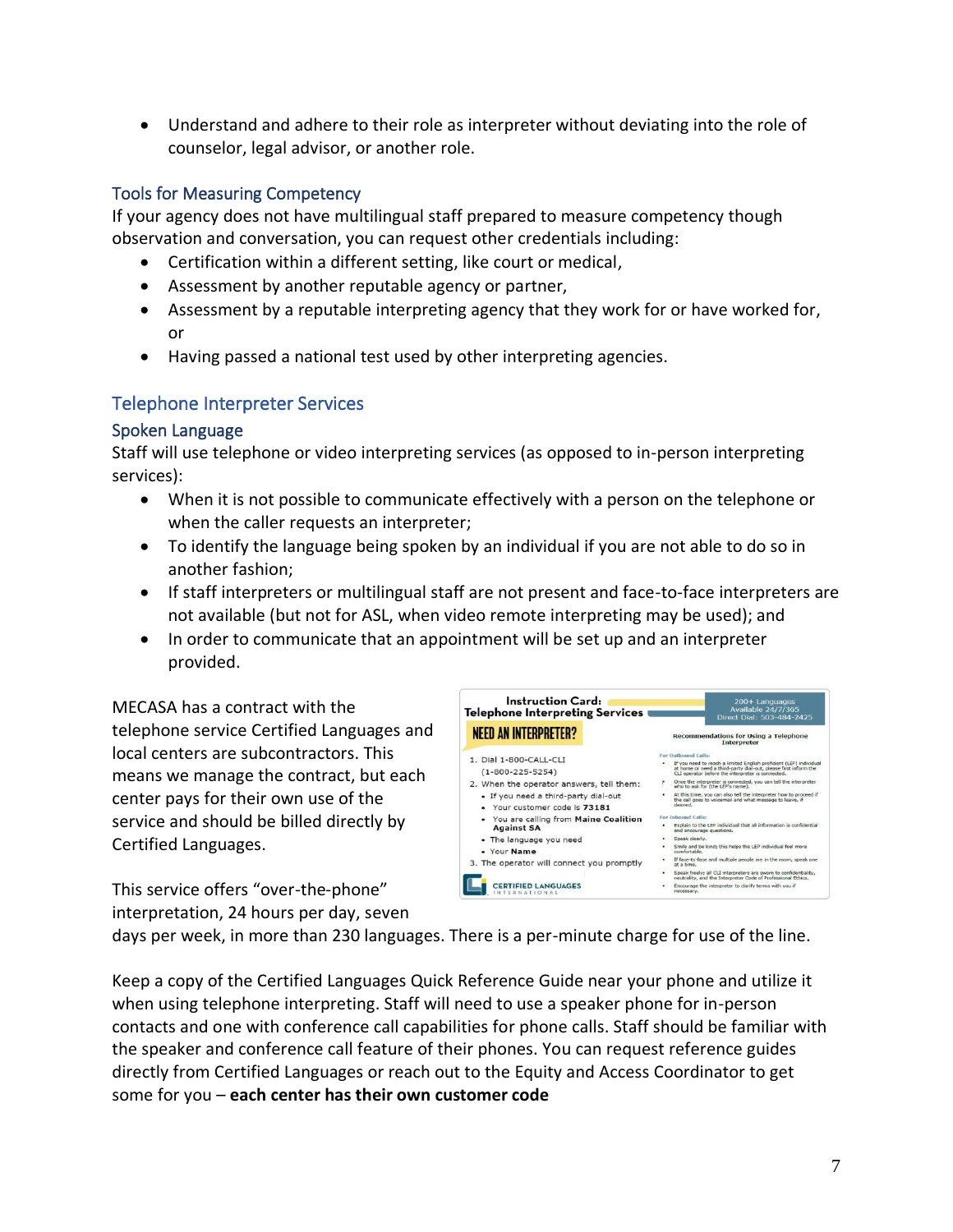#### Deaf/hard-of-hearing

All Mainers can call 711 to access free Video Relay Services (VRS) and call out to any number (including our helpline). VRS provides persons with hearing or speech disabilities with access to communication supports or ASL interpreters.

Because of this access, standalone TTY phone numbers are no longer necessary.

A hearing staff person can call an ASL user at their home and if that Deaf person has VRS equipment, the call will automatically go through an interpreting call center with a live interpreter. No special equipment is needed by the sexual assault center. The cost is covered by the Federal Communications Commission (FCC) as an accommodation for access to the telephone.

#### <span id="page-7-0"></span>In-Person Interpreter Services

For in-person needs, it may be possible to use video remote interpreting ("VRI") rather than an in-person interpreter. No special equipment is needed as MECASA and center staff would use their secure Zoom platform and then proceed to find and prep with an interpreter following the "In-person Interpreters" guidance.

In-person interpreters - both spoken language, and ASL - average \$40 - \$80/hour.

If an in-person interpreter is arranged, allow at least 15 minutes on either end of the session to prepare and debrief with the interpreter. That should be considered billable time.

Events that are over two hours will require multiple interpreters so they can take turns and have breaks.

If staff will be discussing documents with a person with LEP, they will give the interpreter adequate opportunity to review the documents prior to the discussion, and any questions about the documents will be addressed.

At MECASA we use House of Languages for spoken language interpretation - to request an interpreter, fill out and send the [Interpreter Services Request](mailto:Interpreter%20Services%20Request%20Form)  [Form](mailto:Interpreter%20Services%20Request%20Form) to [int@houseoflanguages.com.](mailto:int@houseoflanguages.com)

<span id="page-7-1"></span>For ASL interpreting we use Jenn McCann, [jmccann211@gmail.com;](mailto:jmccann211@gmail.com) Elaine Williams, [elaineawilliams@gmail.com;](mailto:elaineawilliams@gmail.com) or Meryl Troop, [meryltroop@gmail.com.](mailto:meryltroop@gmail.com) All of those interpreters have experience interpreting for MECASA and/or a local center and survivors of sexual violence.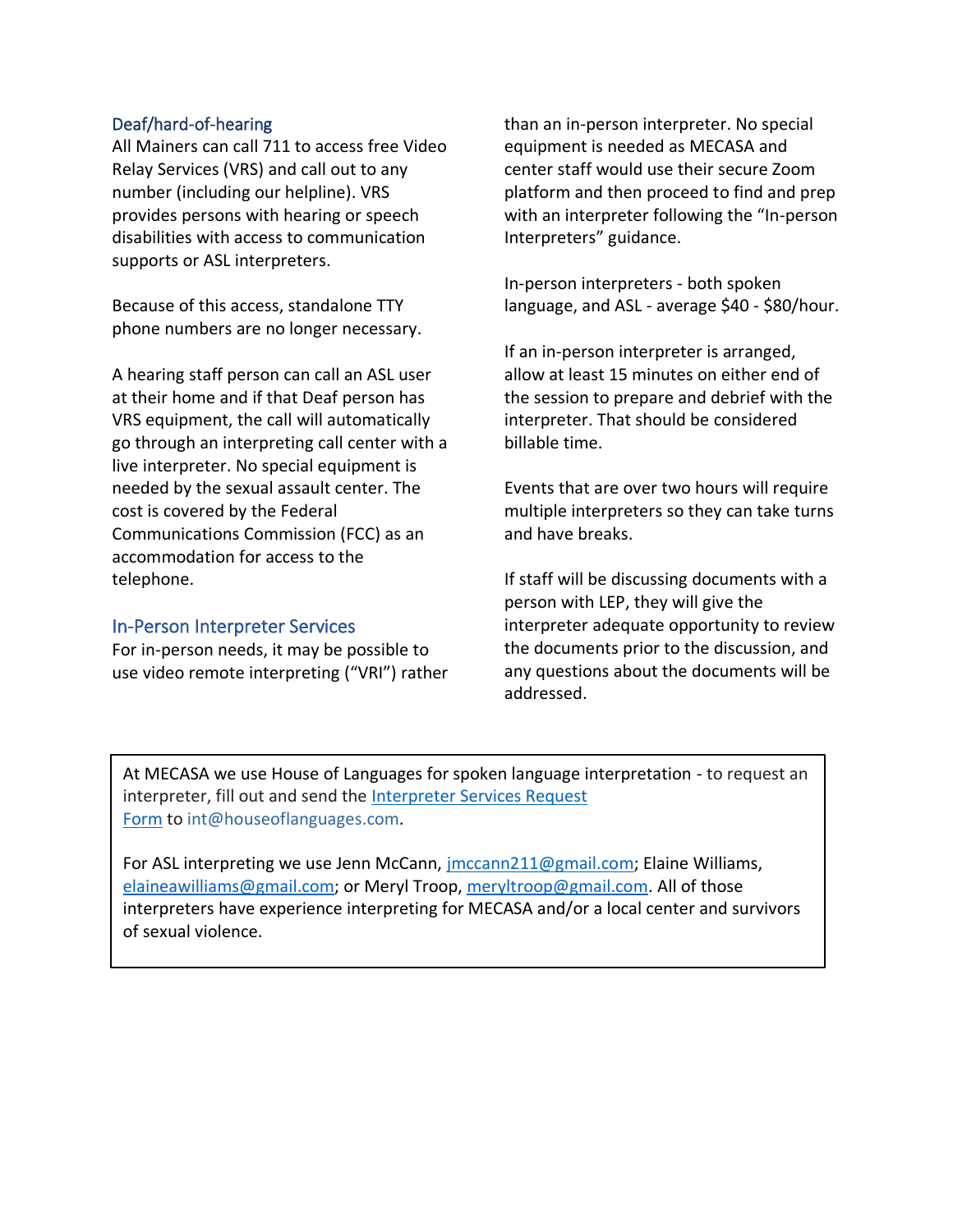#### Confidentiality & Mandated Reporting

Interpreters have some level of statutory privilege similar to sexual assault advocates but are not CPS/APS mandated reporters in Maine. Their roles are that of a conduits, and therefore, they are they to relay information and have no responsibility to report suspected abuse or neglect to DHHS. It is the responsibility of the provider to make a report if one is required by law.

The ethics and practice of interpreting includes strict commitment to confidentiality. It is recommended that advocates review confidentiality expectations and, when possible, have interpreters sign a confidentiality agreement.

## Closed Captioning

**Automated Closed Captioning** is now offered as a free, automated service on most video meeting platforms. Because of confidentiality settings, some platforms require extra steps to turn it on.

To turn on the Zoom live transcription feature:

- 1. Log on to your account in a web browser
- 2. Go to My Account (top right)
- 3. Settings/In Meeting (Advanced)
- 4. Turn on: Closed captioning Enable live transcription service to show transcript on the side panel in-meeting
- 5. Then when you start a new meeting, there will be the option to enable closed captioning on in the meeting. Like so:

| Allow participants to request Live Transcription<br>dı.<br>$\bigcirc$<br>53<br>6<br>cc<br>H<br>0.0.0<br>ㅅ<br><b>Share Screen</b><br>Polls<br>Chat<br>Record<br><b>Live Transcript</b><br>Brez, out Rooms<br>Reactions<br>Apps<br>More |  |  | Assign someone to type<br>captioning tool<br><b>Live Transcription</b><br>Enable | Assign a participant to type<br>Use a 3rd-party CC service<br>Copy the API token<br>Copy this token and paste it in a 3rd-party Closed | I will type |  |  |
|---------------------------------------------------------------------------------------------------------------------------------------------------------------------------------------------------------------------------------------|--|--|----------------------------------------------------------------------------------|----------------------------------------------------------------------------------------------------------------------------------------|-------------|--|--|
|                                                                                                                                                                                                                                       |  |  |                                                                                  |                                                                                                                                        |             |  |  |
|                                                                                                                                                                                                                                       |  |  |                                                                                  |                                                                                                                                        |             |  |  |
|                                                                                                                                                                                                                                       |  |  |                                                                                  |                                                                                                                                        |             |  |  |

At MECASA we have used Caption Associates for **live, transcription Closed Captioning** [captionassociates@gmail.com.](mailto:captionassociates@gmail.com) They provide English captioning services only at \$140.00/hour, one-hour minimum charge, and in 15-minute increments thereafter.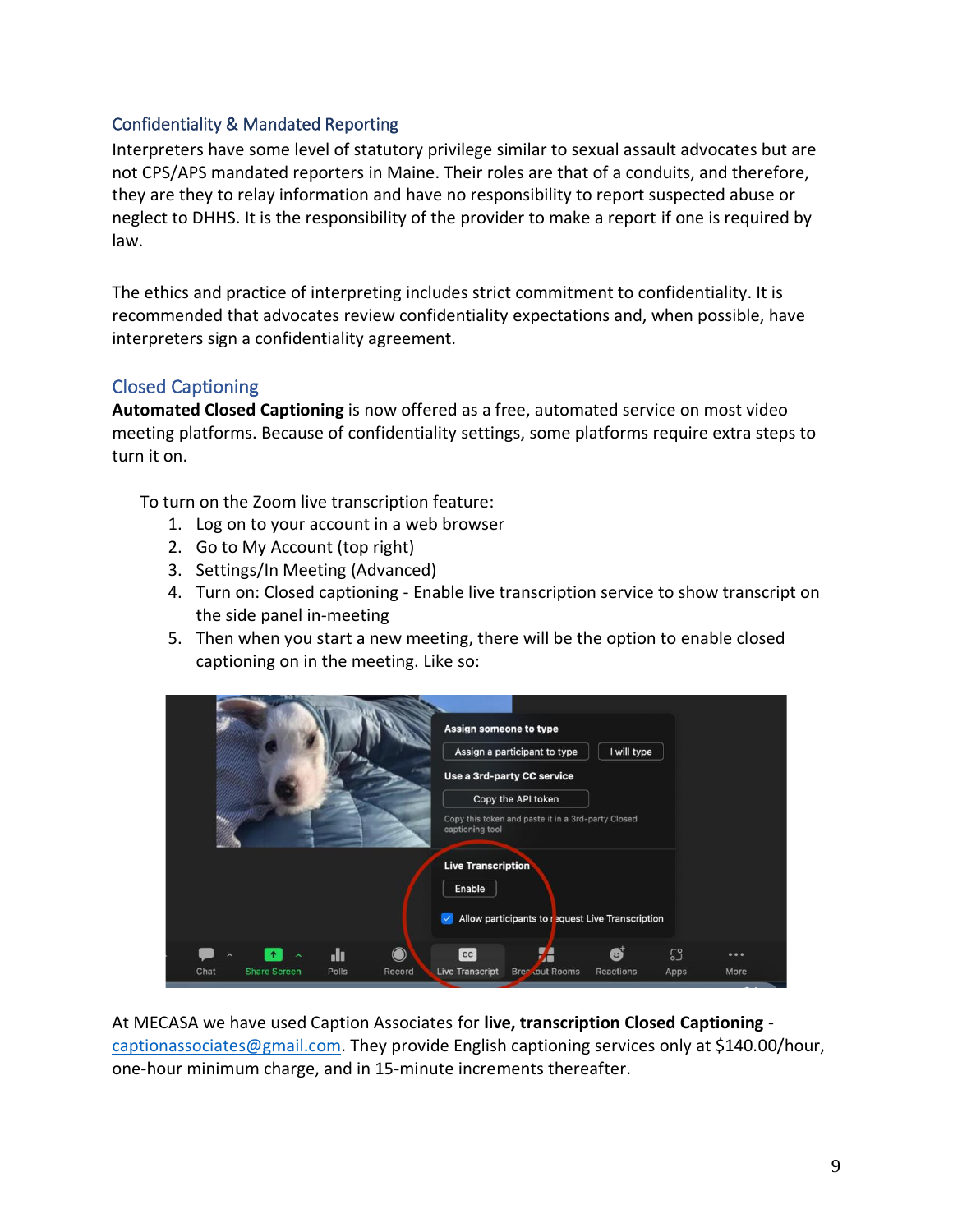Their staff need at least a couple of days' notice and prefer to get materials like PowerPoints, presenter names, and topics ahead of time. Their staff join the training or Zoom call like any other participant and then are assigned by the host as the  $3<sup>rd</sup>$  party captioner.

### <span id="page-9-0"></span>Staff or Family as Interpreters

#### **Multilingual Staff or Volunteers as Interpreters**

If your agency has multilingual staff, they can be given the opportunity to volunteer their language skills for use as interpreters. Multilingual staff **are not** required to serve as interpreters. All multilingual staff agreeing to use their language skills in interpreting will be assessed for level of competency and will receive training on interpreting skills and ethics.

Additionally, if they are in the role of interpreter they are no longer in the role of advocate and if advocacy services are needed, another staff will fulfill that role.

#### **Family and/or Friends as Interpreters**

Family members or friends of the person will not be used as interpreters unless specifically requested by the person. Only use family and/or friends as interpreters after the individual understands that they have the right to an interpreter at no cost to them.

If the staff member has any sense the family or friend providing interpretation is interfering with information, they should wrap up the conversation and use the language line.

#### **It is never appropriate to ask minor children to serve as interpreters.**

#### **A note about Google Translate**

Technological advances may also help in a pinch but should only be used to coordinate access to an interpreter. Google Translate, for example, is an app for smartphones and an online service (cell or internet service is needed) that may help you with basic communication to assess interpreter needs with someone. Once interpreter needs have been identified, discontinue the use of Google Translate.

#### <span id="page-9-1"></span>Working with an Interpreter – Best Practice & Tips

It can be tempting to use the interpreter as a resource beyond their specific role, and while many have multicultural experiences or skills as cultural brokers, the person with limited spoken English is your primary source of information and attention.

In dominant American culture, it may feel awkward to speak directly to the LEP person and not the interpreter, but it is important to continue your conversation directly with the person with limited English and not say things like "will you tell so-and-so X, Y, and Z" or "do you think they understood?".

Some quick tips for both in person and telephone interpretation

- Begin with the purpose of your conversation;
- Assume this will take twice as long as a typical conversation on the same topic;
- Enunciate and avoid contractions;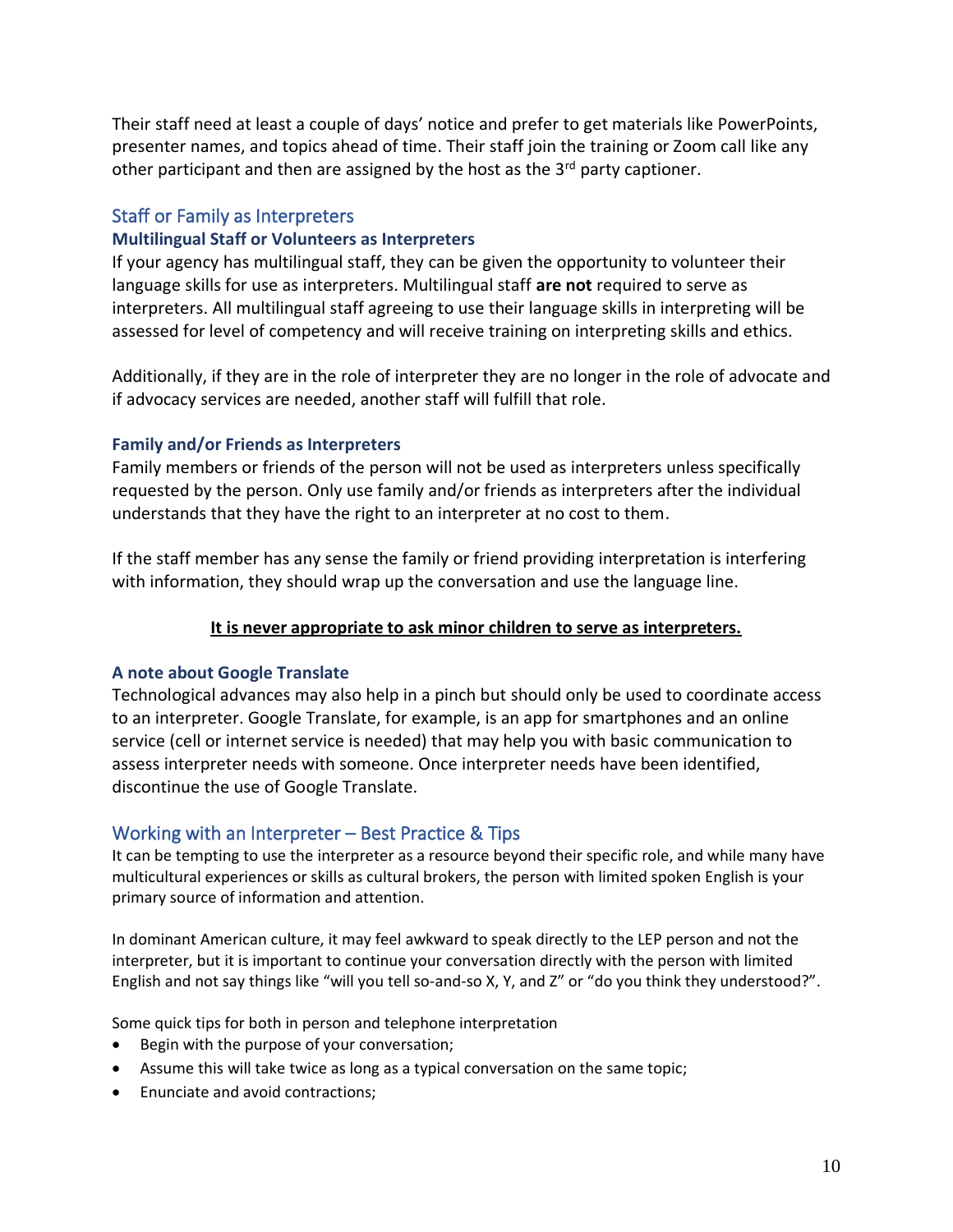- Speak in short sentences;
- Speak slowly and pause frequently;
- Avoid use of double negatives;
- Speak in first person;
- Avoid colloquialisms and acronyms;
- Briefly explain technical terms;
- Check in with interpreter regarding their understanding, your rate and pattern of speech;
- Check in with caller to ensure their understanding;
- Be Patient.

# <span id="page-10-0"></span>**Translation**

Translation is the act of converting written text in one language (source language) into the equivalent written text in another language (target language). MECASA and member centers should be prepared to translate documents upon request by any person with LEP at no cost to the person with LEP.

Whenever possible, MECASA will have translations of vital documents that are frequently used when working with center staff and community partners, like releases of information and confidentiality forms. All those forms can be found on the [MECASA toolkit under the language access section](https://www.mecasatoolkit.org/language-access.html).

All centers should post the following on in a prominent place on their website: "If you are having difficulty reading the contents of this website and would like a document interpreted from English to another language (including American Sign Language) or provided in an accessible format, or to request interpreting,

translation, or accommodations, please contact us at 207-626-0034." MECASA will provide this notice in Spanish, French, and Somali, which are the languages centers are most likely to encounter. (**See Appendix E** for translations)

In selecting translators, bear in mind that the skill of translating is different than the skill of interpreting. Nevertheless, like interpreters, translators must be competent. Competency does not necessarily mean formal certification as a translator, but certification is preferable. For example, the American Translators Association is a national translator certifying organization. To ensure quality, you can request back translations.

Whenever possible, a focus group of 3 to 5 native speakers from the linguistic community will review the translated document for readability, accuracy, and use of jargon.

MECASA commits to printing all statewide outreach materials in four languages other than English, per the requests of the centers.







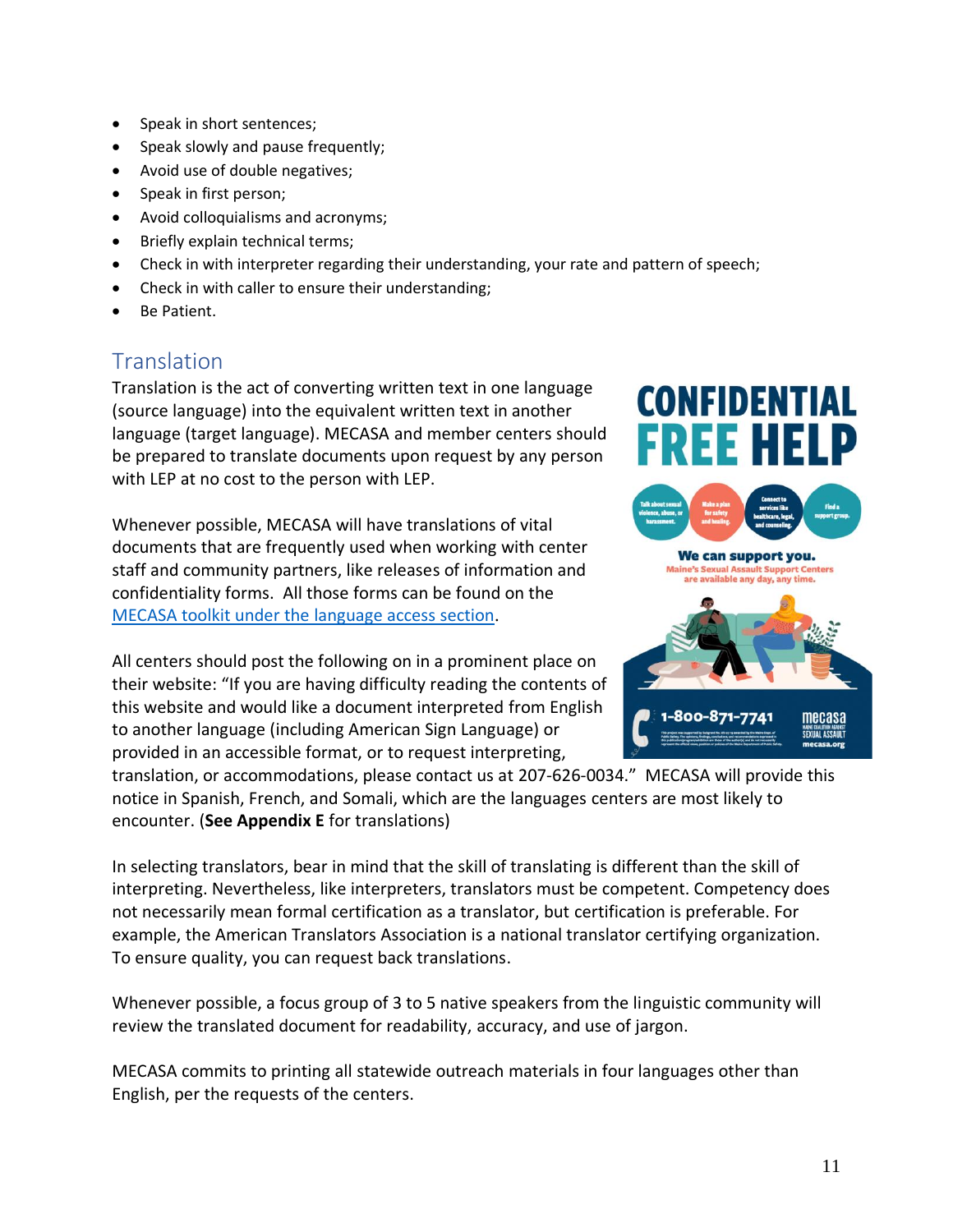#### **Accessibility of Materials**

Beyond written language, access for print and electronic resources involves many design considerations, such as font choice and size (14 point+), color choice and contrast, and the type of graphic elements and how they are used. Additional access considerations for electronic materials entails captioning for audio and video media, including alternative text for photos, and providing website accessibility certification.

Another important feature of accessible materials is writing in plain language. Some tips to write in plain language include:

- Use common words;
- Define any words that may be unfamiliar to readers;
- Avoid or explain acronyms, jargon, and idioms; and
- Write in short sentences that convey one idea.

MECASA worked with literacy experts a couple of years ago and we still use their expertise to guide our readability work. You can find a summary of it in this [Making Outreach More](/Users/katiekondrat/Library/CloudStorage/OneDrive-SharedLibraries-MaineCoalitionAgainstSexualAssault/Maine%20Coalition%20Against%20Sexual%20Assault%20Team%20Site%20-%20Documents/Awareness%20and%20Outreach/Literacy%20&%20Readability/Making%20Things%20Accessible%20-%20for%20center%20staff%20(2).pdf)  [Accessible](/Users/katiekondrat/Library/CloudStorage/OneDrive-SharedLibraries-MaineCoalitionAgainstSexualAssault/Maine%20Coalition%20Against%20Sexual%20Assault%20Team%20Site%20-%20Documents/Awareness%20and%20Outreach/Literacy%20&%20Readability/Making%20Things%20Accessible%20-%20for%20center%20staff%20(2).pdf) PowerPoint and reach out to the MECASA Communications Coordinator for more information or a training.

## <span id="page-11-0"></span>Record keeping

At MECASA, when staff works with someone who requires interpretation, the person's preferred language and type of interpreters used will be passed along to the Equity & Access Coordinator at MECASA for tracking and budget planning.

Each agency should determine their own record keeping system, for both programmatic and budgetary reasons. Use of interpreters as well as the languages spoken should be recorded in the client's EmpowerDB profile.

# <span id="page-11-1"></span>Staff Training

In order to support MECASA and center staff in their efforts to work with individuals with limited English and/or D/deaf/hard-of-hearing, MECASA will offer annual Language Access Training.

Annual (live or recorded) training for all staff will include:

- Foundational principles of Language Access under Title VI of the Civil Rights Act
- How to access interpretation services over the phone, through video, and in-person
- The role of the interpreter and strategies for successfully working with interpreters
- The importance of Language Access in sexual violence work and identifying examples of what culturally affirming programs looks like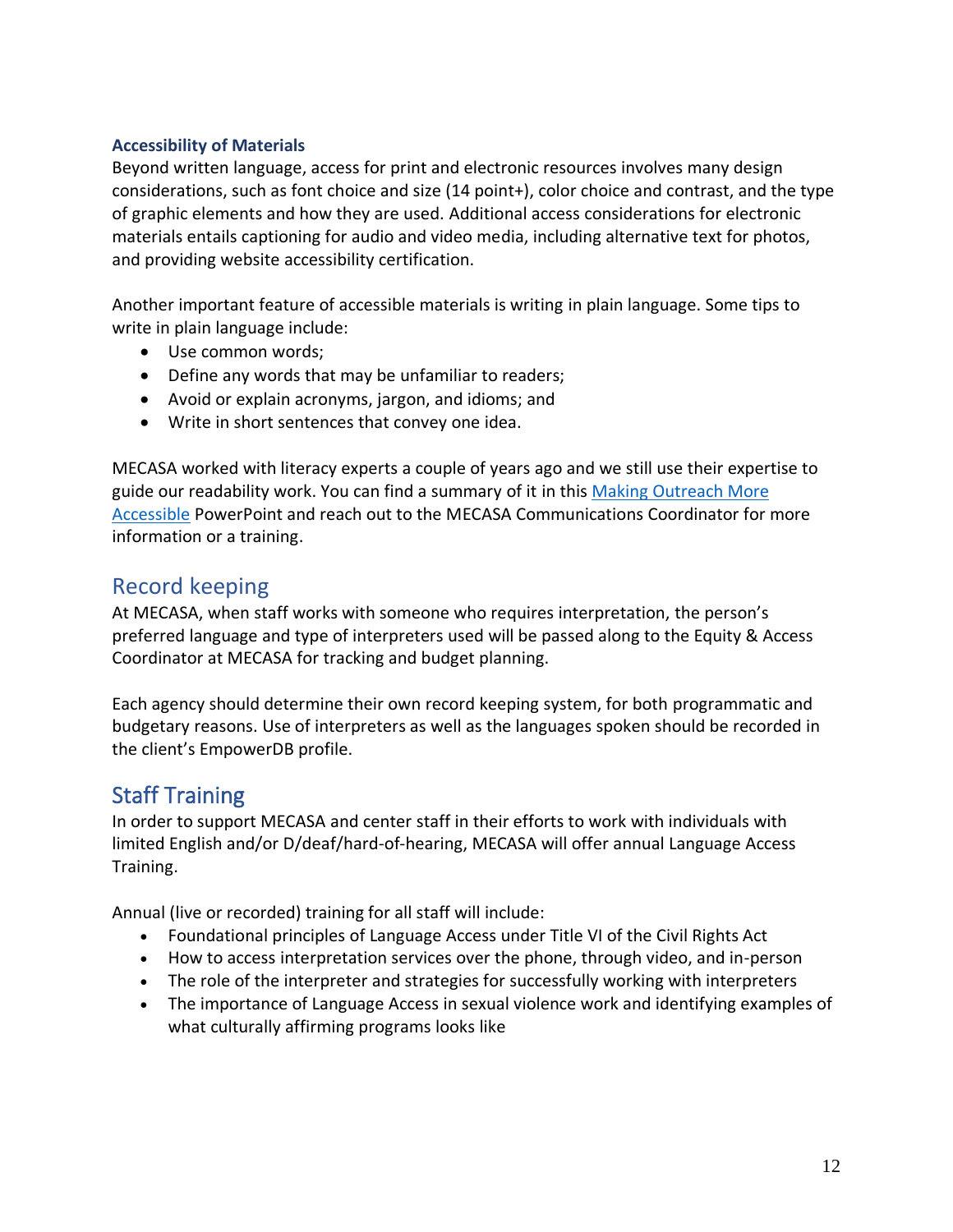# Annual Plan

Each year, review your program to ensure language access practices are being implemented. MECASA's annual plan includes (see Appendix F for our FY22 plan):

- Review of LEP languages spoken in Maine
- Review of Deaf/hard-of-hearing prevalence in Maine
- Review of service stats for LEP clients
- Review of service stats for Deaf clients
- Review of toolkit content, including translated vital documents
- Review who is responsible for each piece of language access (see Appendix I)
- Review check list of language access practice (see Appendix H)

# <span id="page-12-0"></span>Authorities & Complaint Process

- 1. A complaint regarding the denial of language accessible services by MECASA or MECASA member center staff, or regarding the quality of language accessible services for MECASA or member center activities, information, or programs, including interpreters or translated materials, may be made in person, or in writing.
- 2. The complaint should specify the date, individuals involved, and the nature of the complaint (i.e. the interpreter was summarizing, or an LEP individual or Deaf/deaf individual was denied services because they did not bring their own interpreter).
- 3. All complaints will be directed to an identified Language Access Coordinator and Executive Director.
- 4. The Executive Director will notify the parties within 30 days upon receipt of the complaint of the outcome.
- 5. The complaint process will be included in the posted notification of the right to an interpreter.

## <span id="page-12-1"></span>Federal Authorities

Title VI of Civil Rights Act of 1964, 42 U.S.C. §2000 et seq.: 45 CFR §80, Nondiscrimination Under Programs Receiving Federal Financial Assistance through the U.S. Department of Health and Human Services Effectuation of Title VI of the Civil Rights Act of 1964

Office for Civil Rights Policy Guidance, Guidance to Federal Financial Assistance Recipients Regarding Title VI Prohibition against National Origin Discrimination Affecting Limited English proficient Persons, 68 FR 47311 (2003). https://ojp.gov/about/ocr/pdfs/OCR\_TitleVI.pdf

Department of Justice regulation, 28 CFR §42.405(d)(1), Department of Justice, Coordination of enforcement of Non-discrimination in Federally Assisted Programs, Requirements for **Translation**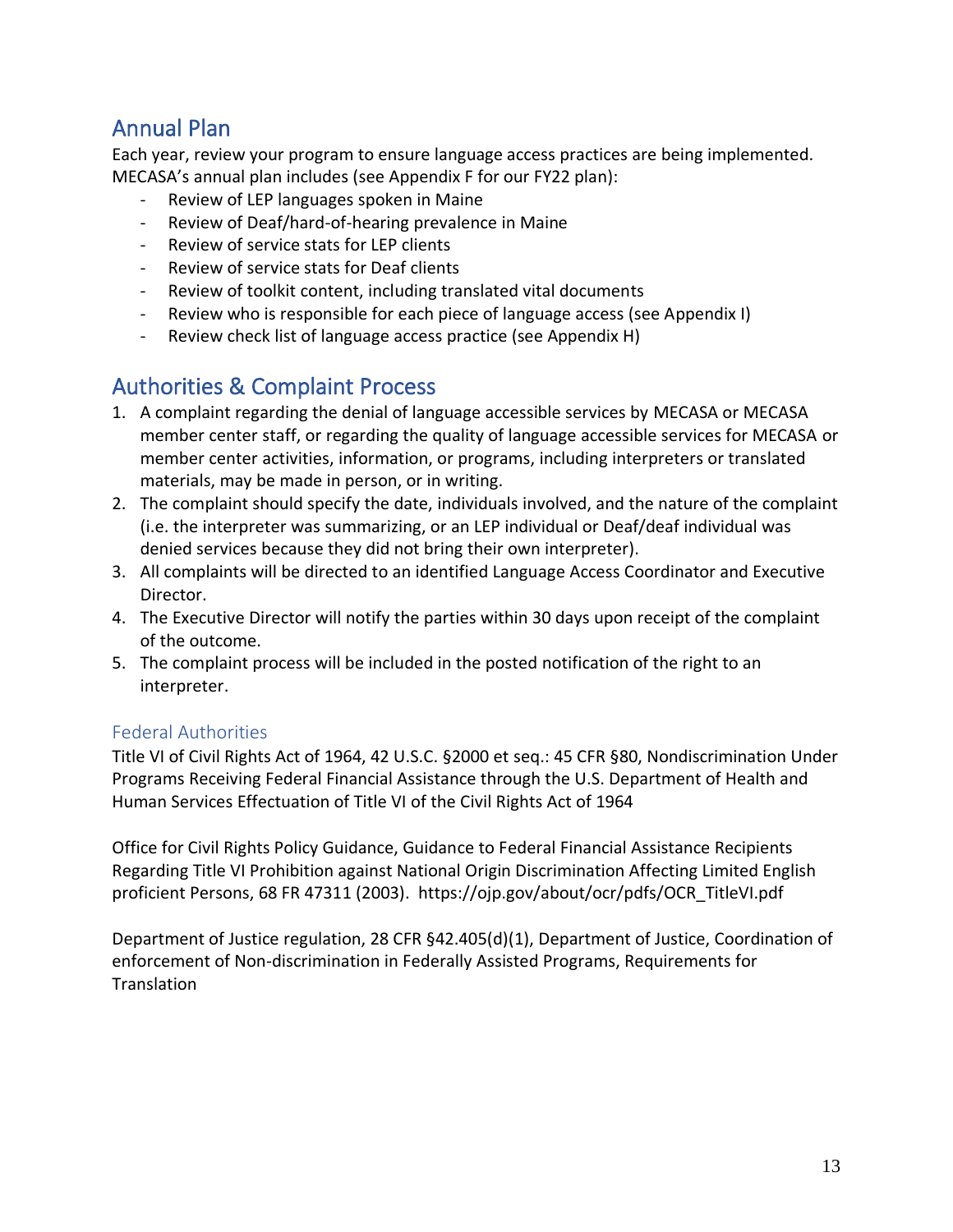# <span id="page-13-0"></span>Appendix A - Non-English Language Interpreter Services

Telephone Certified Languages: 800-CALL-CLI (800-225-5254)

Provide the following items:

- Customer Code: \_ \_ \_ \_ \_
- YOUR name
- If you need a 3<sup>rd</sup>-party dial-out

#### **In Person**

**Association of Maine Interpreters & Translators**

For a directory of member interpreters: www.mainetranslators.org

**Catholic Charities of Maine Language Partners** 207-523-2700 risinterpret@ccmaine.org

**House of Languages**  207-423-9962 questions@houseoflanguages.com

#### **Maine State Interpreter**

207- 221-0740 mainestateinterpreters@hotmail.com

#### **American Sign Language Interpreters**  Pine Tree Society Mara Noland, Program Director 885-0536 | pinetreesociety.org

Certified Interpreting 798-7995 | certifiedinterpreting.com

Mary Jane Grant Interpreting 651-3146 | maryjanegrant.com

Kewl ASL Danielle Perfetto 207-240-1390 | kewlasl@gmail.com

Professional Interpreting Inc (Portland based): 774-3068

Sign Language Interpreting Plus Mary McKay |615-1448

Sorenson Community Interpreting: 1-800- 659-4783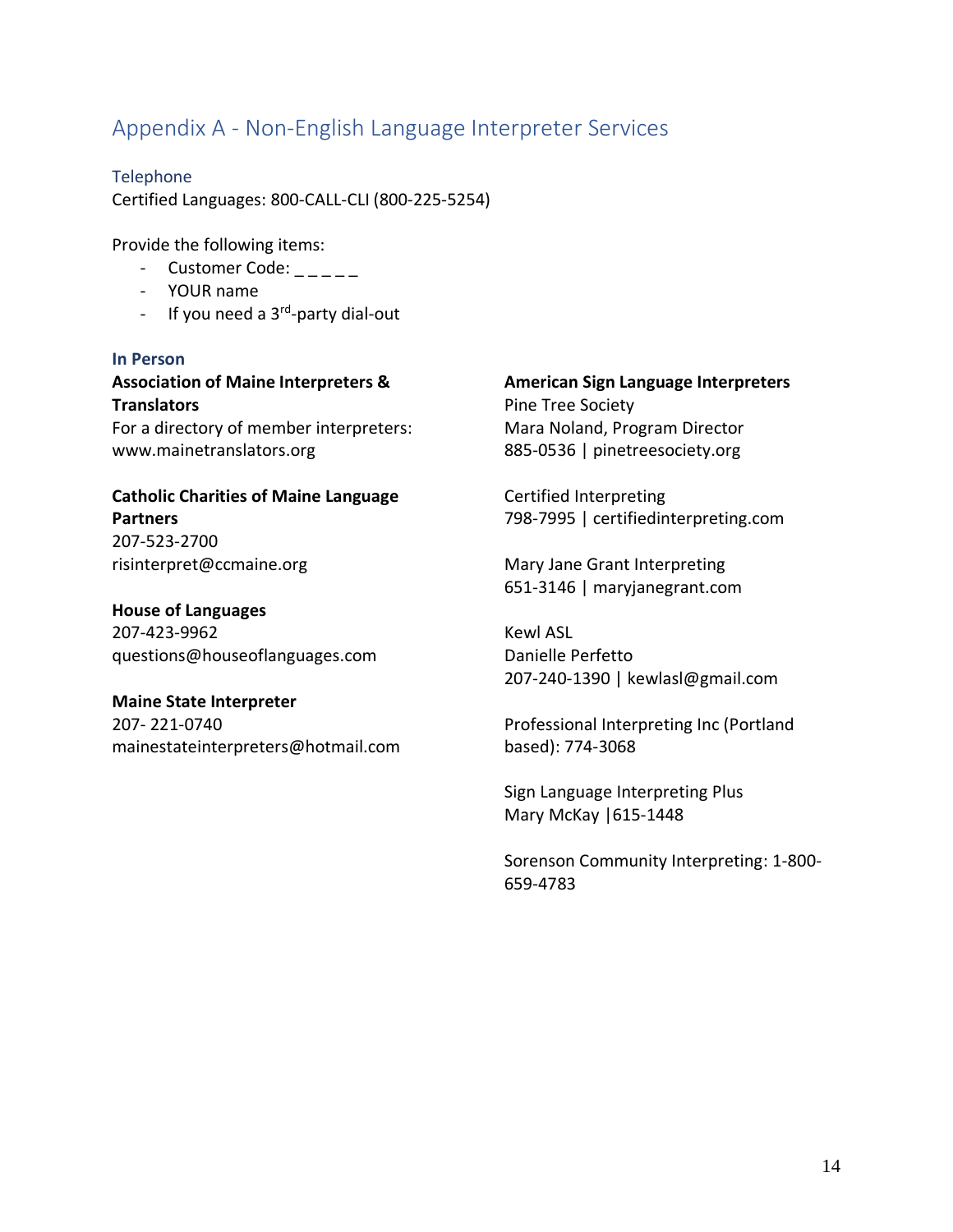# <span id="page-14-0"></span>Appendix B - Interpreter/Translation Request Form

## **LANGUAGE**

| □ Somali □ Arabic □ Spanish □ French □ Chinese – Mandarin □ Chinese □ Cantonese |  |
|---------------------------------------------------------------------------------|--|
| $\Box$ Lingala $\Box$ Kirundi $\Box$ Portuguese                                 |  |
| $\Box$ Other (specify)                                                          |  |

#### **TYPE OF SERVICES NEEDED**

|                        | $\Box$ Telephone Interpreter Services $\Box$ In Person Interpreter Services $\Box$ American Sign Language |  |
|------------------------|-----------------------------------------------------------------------------------------------------------|--|
|                        | Services $\Box$ Relay Services (for deaf and hard-of-hearing $\Box$ Translation Services                  |  |
| $\Box$ Other (specify) |                                                                                                           |  |

## **EVENT**

|                                                                                    |  | □ 1-to-1 Meeting □ Multi-provider Meeting □ Accompaniment (type of accomp: __________) |  |
|------------------------------------------------------------------------------------|--|----------------------------------------------------------------------------------------|--|
| □ Committee Meeting □ Training □ Other (specify)____________                       |  |                                                                                        |  |
|                                                                                    |  |                                                                                        |  |
|                                                                                    |  |                                                                                        |  |
|                                                                                    |  |                                                                                        |  |
| (Begin) (End - estimate)                                                           |  |                                                                                        |  |
| REQUEST MADE BY $\frac{1}{\log 2}$ SPOKEN $\Box$ IN WRITING (incl. Fax and E-Mail) |  |                                                                                        |  |
|                                                                                    |  |                                                                                        |  |
|                                                                                    |  |                                                                                        |  |
| TIME: _______________________                                                      |  |                                                                                        |  |
|                                                                                    |  |                                                                                        |  |
|                                                                                    |  |                                                                                        |  |
|                                                                                    |  |                                                                                        |  |
|                                                                                    |  |                                                                                        |  |
|                                                                                    |  |                                                                                        |  |
|                                                                                    |  |                                                                                        |  |
| <b>ARRANGEMENTS MADE:</b>                                                          |  |                                                                                        |  |
|                                                                                    |  |                                                                                        |  |
|                                                                                    |  |                                                                                        |  |
|                                                                                    |  | OFFER OF PROFESSIONAL INTERPRETER AND INDIVIDUAL REFUSED OFFER OF PROFESSIONAL         |  |
| INTERPRETER.                                                                       |  |                                                                                        |  |
|                                                                                    |  |                                                                                        |  |
|                                                                                    |  |                                                                                        |  |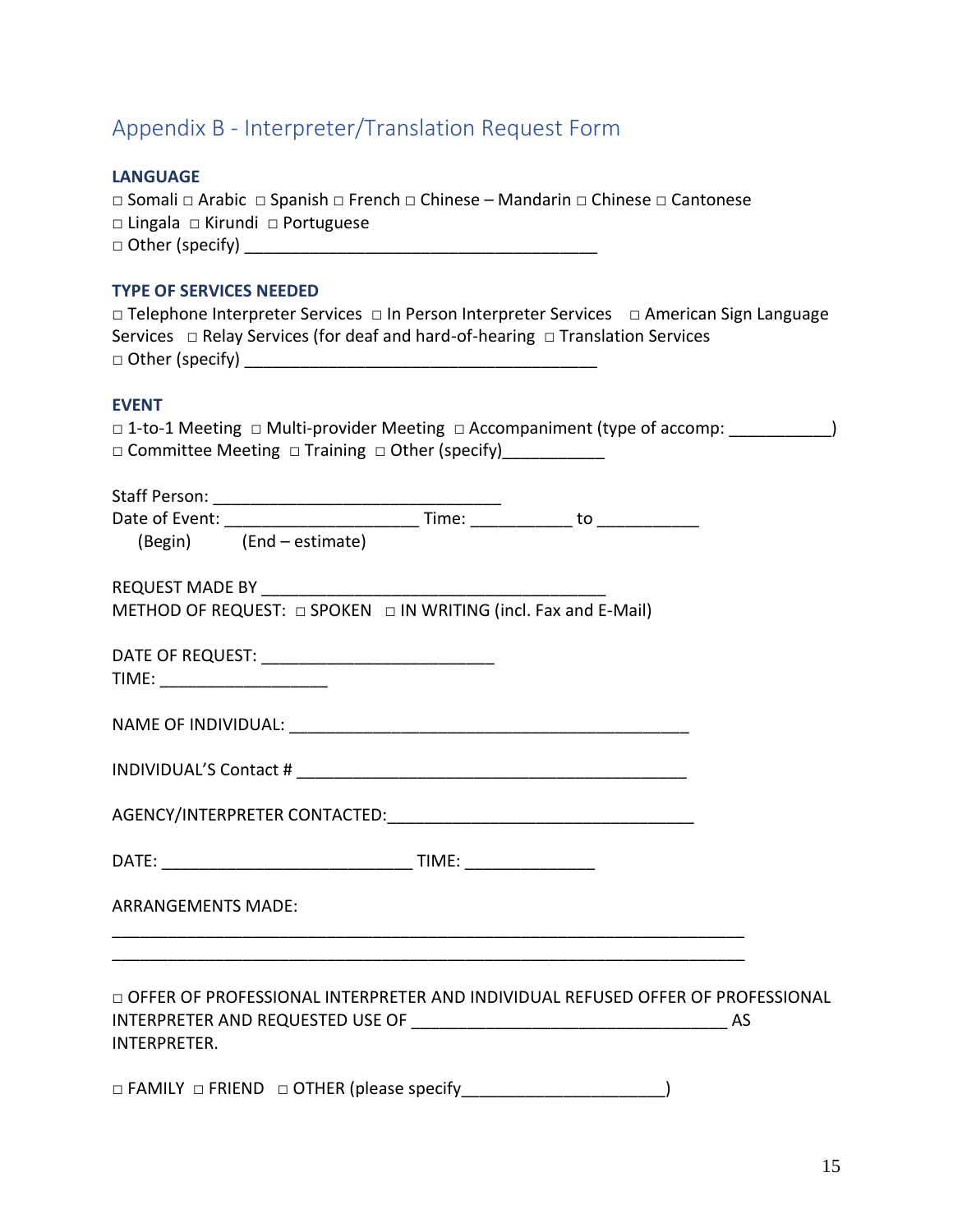# <span id="page-15-0"></span>Appendix C – National Resources

This document and our model policy were adapted from multiple sources, all relying heavily on our national experts. Many of those sources overlapped in content, so identifying original sources is tricky.

This project is made up of expertise from: Immigrant Resource Center of Maine; Esperanza United, Asian Pasic Institute on Gender-Based Violence; Sexual Assault Support Services of Midcoast Maine; Kansas Coalition Against Sexual and Domestic Violence; and Colorado Coalition Against Sexual Assault.

## Resources

- Asian Pacific Institute [on Gender-Based Violence](https://www.api-gbv.org/culturally-specific-advocacy/language-access/) [Language Access Hub](https://www.api-gbv.org/language-access-hub/)
- [Esperanza United](https://esperanzaunited.org/en/about-us/) [Language Access Toolkit](https://esperanzaunited.org/en/knowledge-base/language-access/language-access-home/)
- PowerPoint [Ensuring Meaningful Access for Survivors with Limited English Proficiency](https://www.mecasatoolkit.org/uploads/4/4/3/6/44365787/meaningful_access_for_survivors_with_lep_.pptx) – Esperanza United & API GBV
- Resource Sharing Project
	- o [Newsletter on Language Access](https://www.mecasatoolkit.org/uploads/4/4/3/6/44365787/reshape_newsletter_language_access.pdf)
	- o [Supporting Multilingual & Bicultural Advocates](https://www.mecasatoolkit.org/uploads/4/4/3/6/44365787/supporting_multilingual_and_bicultural_advocates_0.pdf)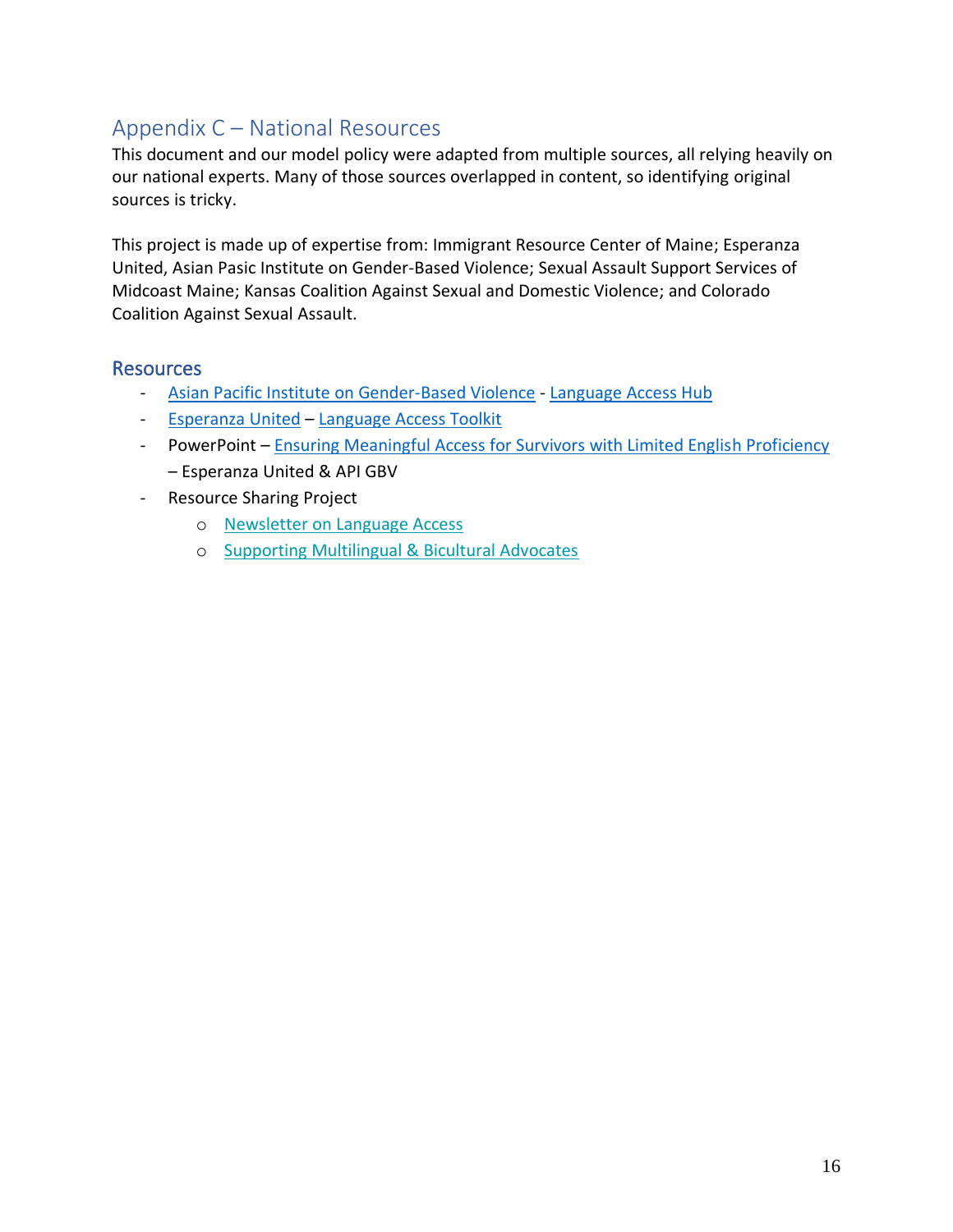# <span id="page-16-0"></span>Appendix D - Translated language for websites

Confidential free help is available from Maine's Sexual Assault Support Centers any day, any time.

Say your phone number and language for a free interpreter and wait for a call back.

#### **ARABIC**

المساعدة السرية المجانية متاحة من مراكز دعم ضحايا الاعتداء الجنسي في ولاية ماين في أي يوم وفي أي وقت. ي i ي ֦֧֦֧֦֧֦֧֦֧֦֧֦֧֧֦֧֦֧֧֦֧֧֦֚֚֡֜֜֓֜֜֜֜֜֞֓֜֜֞֓ ֦֧֦֧֦֧֦֧֦֧֦֧֚֚֡֜֜֓֓֡֜֜ ي بي.<br>قل رقم هاتفك ولغتك للحصول على مترجم مجاني وانتظر معاودة الاتصال.

#### **FRENCH**

Les centres de soutien aux victimes d'agression sexuelle du Maine offrent une aide gratuite et confidentielle, tous les jours, à toute heure.

Indiquez votre numéro de téléphone et votre langue pour recevoir gratuitement les services d'un interprète et attendez que l'on vous rappelle.

#### **PORTUGUESE**

A ajuda confidencial gratuita está disponível nos Centros de Apoio às Vítimas de Agressão Sexual de Maine todos os dias, a qualquer hora.

Forneça o seu telefone e idioma para acessar um intérprete gratuito e aguarde uma chamada.

#### **SOMALI**

Kaalmada qarsoodiga ee lacag la'aanta ah waxaa maalin kasta, iyo waqti kasta, laga heli karaa Xarumaha Taageerada Dhibaneyaasha Dagaalka Jinsiga ee Maine.

Sheeg nambarka telefoonkaada iyo luqaddaada si aad u heshid turjubaan lacag la'aan ah kaddibna sug ilaa lagaa soo waco.

#### **SPANISH**

La ayuda confidencial gratuita está disponible en los Centros de Apoyo a Víctimas de Agresión Sexual de Maine cualquier día y a cualquier hora.

Di tu número de teléfono y tu idioma para acceder a un intérprete gratis y espera que te llamen.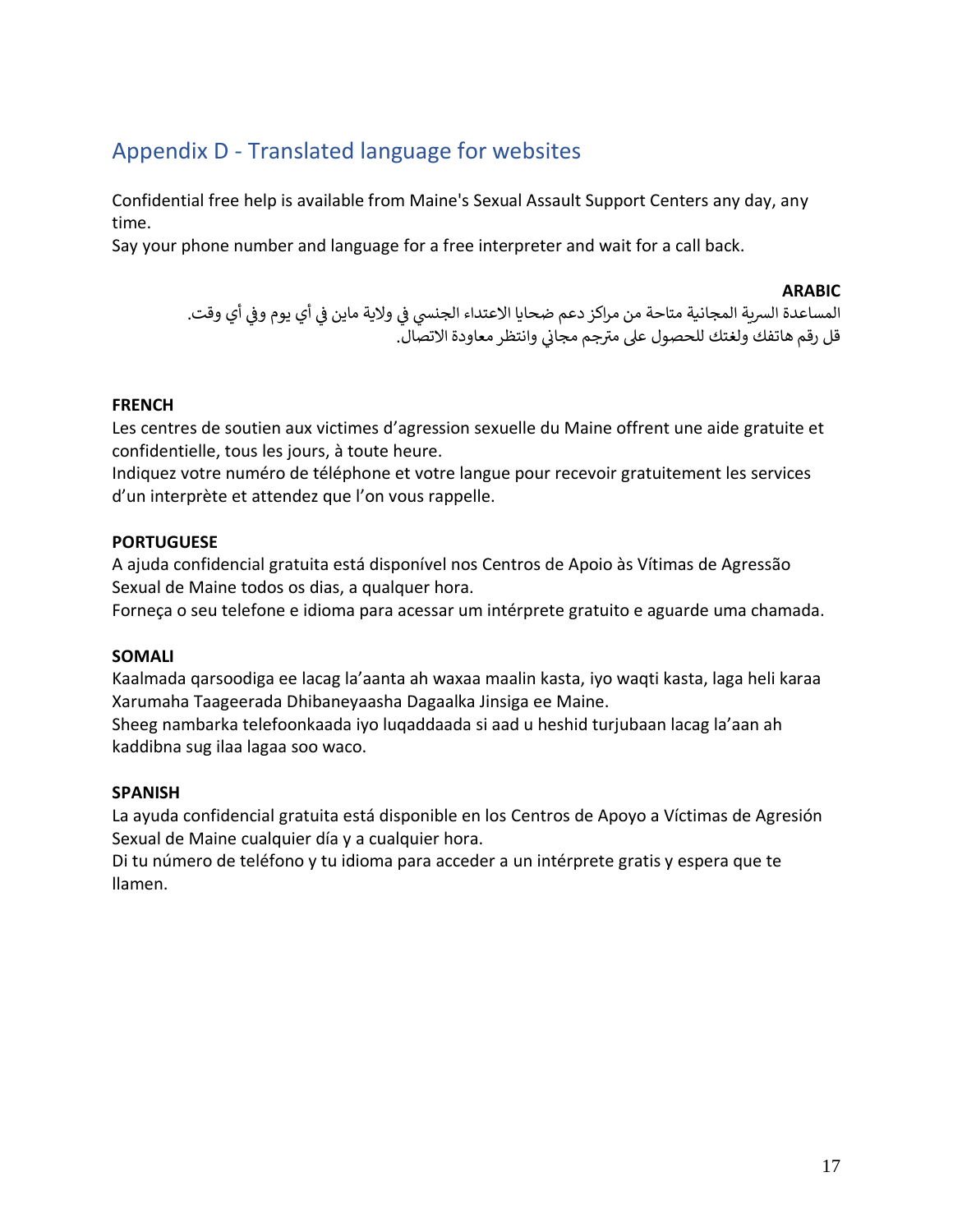# <span id="page-17-0"></span>Appendix E – MECASA Training Accessibility Guidelines

MECASA strives to provide trainings where everyone can participate fully. We also practice trauma-informed training (Appendix C), we see trauma-informed training as one piece of our accessibility practices.

[These guidelines](https://mainecasa.sharepoint.com/:w:/g/EcbZTMxPKmFGqoyYPVIxqp0BCnbAanmwW_bPTI6ai8J7lQ?e=63Xu3a) are to be used for **all** MECASA trainings, including trainings for center staff (MECASACon, webinars, Peer Support calls, Welcome Calls, and foundational trainings), training for community partners and MDTs members, and statewide trainings for professionals.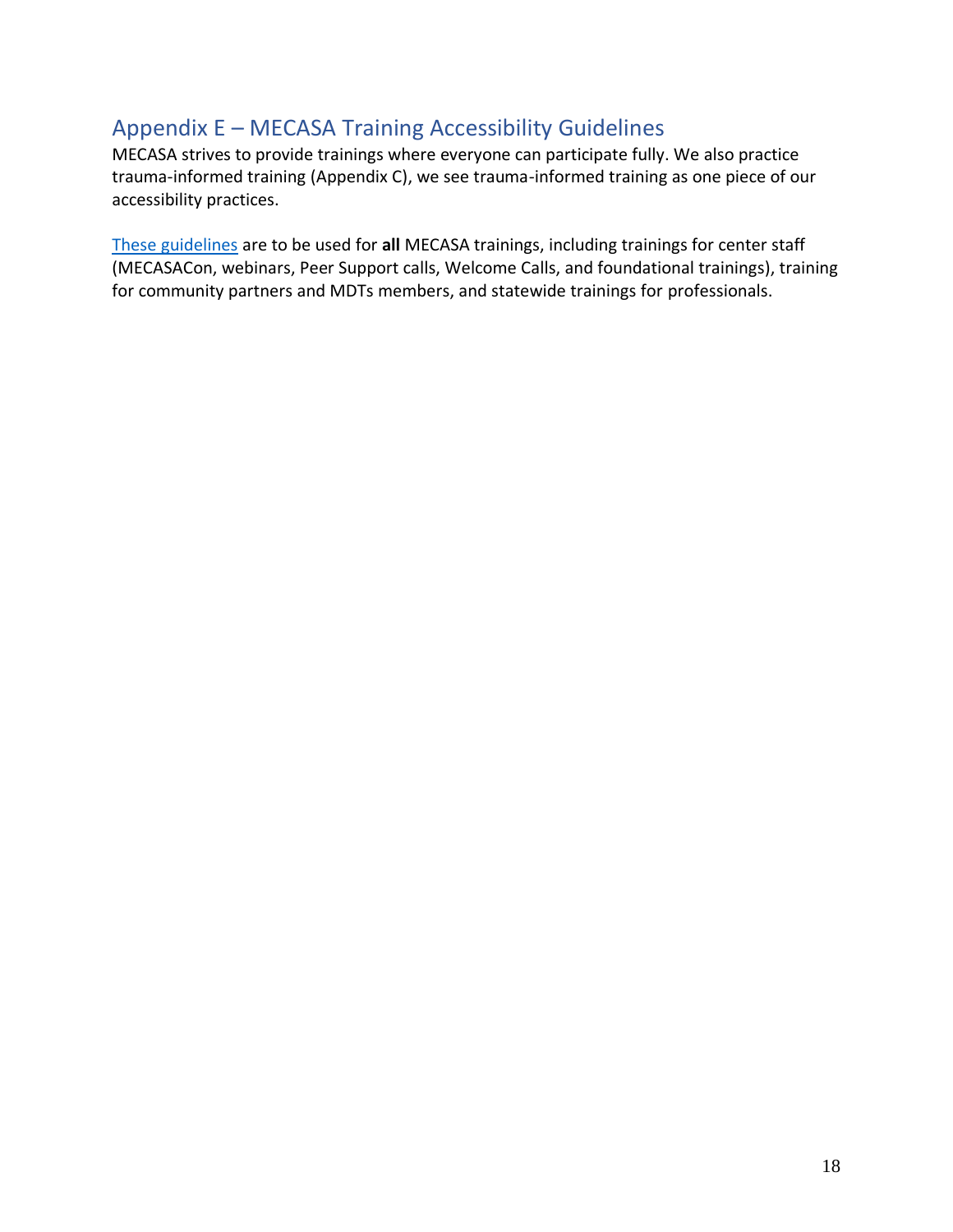# <span id="page-18-0"></span>Appendix F – FY22 MECASA Language Access Plan

| Current Stats*                                                |               |
|---------------------------------------------------------------|---------------|
| Number of persons with LEP in Maine                           | 6%            |
| Number of Deaf/hard-of-hearing persons in Maine               | 17%           |
| Number of LEP survivors and concerned others who received     | $92$ // $2%$  |
| services in 2021                                              |               |
| Number of Deaf/hard-of-hearing survivors and concerned others | 9 // under 1% |
| who received services in 2021                                 |               |

*\*see the most recent [population services assessment](https://www.mecasatoolkit.org/outcomes-data--evaluation.html) for more comprehensive data*

## MECASA online toolkit content

- 1. **Translated Vital documents** all available in Arabic, English, French, Portuguese, Somali, and Spanish
	- Release form
	- Survivor ACQES Survey
	- Website language
	- Workplace Sexual Harassment 1-pager (also available in Kmher)
- 2. **Outreach materials**
	- a. Multilanguage 1-pager
	- b. Posters in Arabic, English, French, Portuguese, Somali, and Spanish
- 3. **Training tools**
	- a. 2021 MECASA \*recorded\* Language Access training
	- b. Recorded training from the Colorado Coalition & others
- 4. **Maine In-person and video Interpreter directory**
- 5. **Language Access Guidance**
- 6. **National resources on**
	- a. Using interpreters
	- b. Creating Language Access Plans
	- c. Supporting multilingual/multicultural advocates
- 7. **Certified Languages info**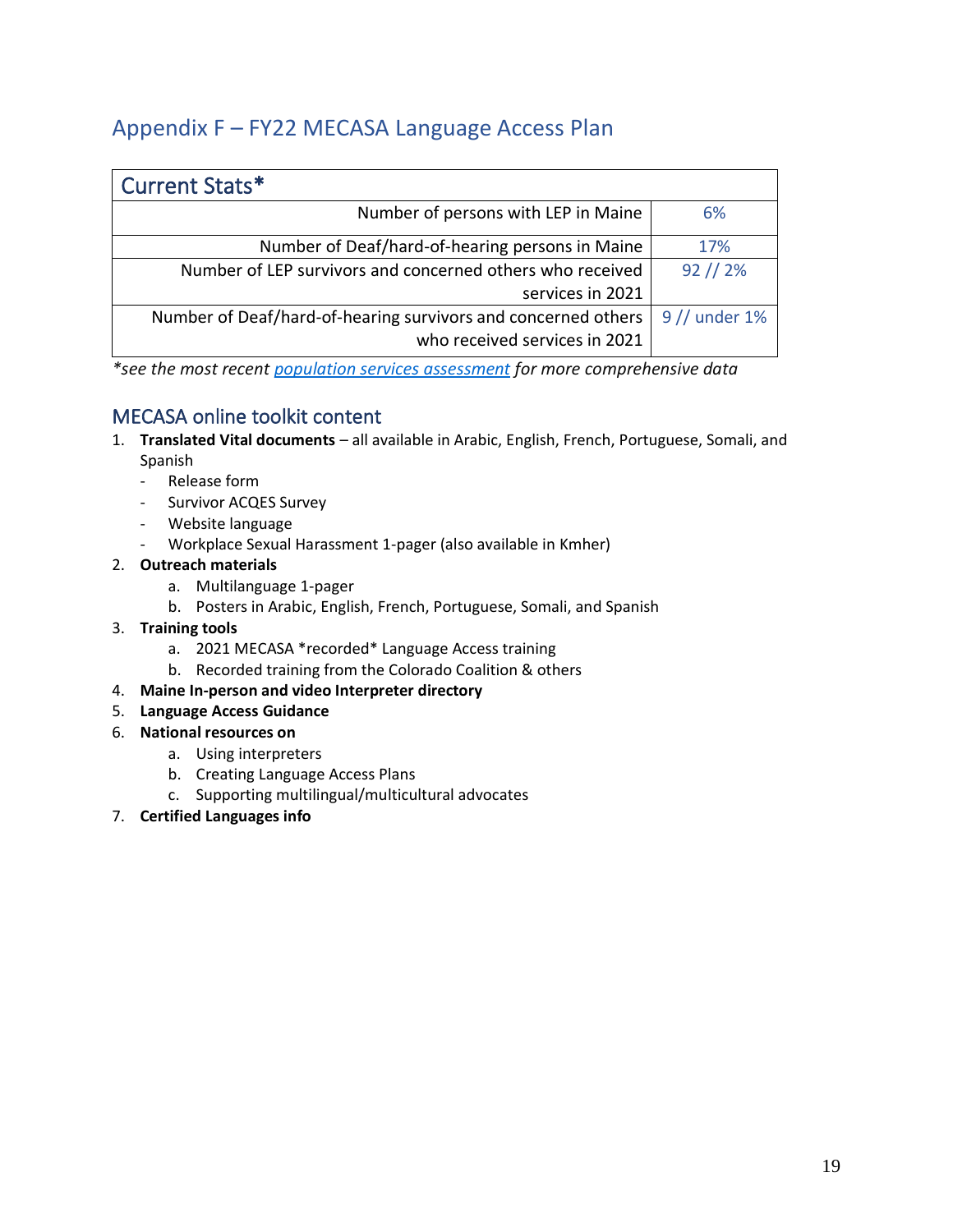# <span id="page-19-0"></span>APPENDIX G – MECASA Language Access Policy

It is the policy of MECASA to provide timely and meaningful access for persons with Limited English or who are D/deaf/hard-of-hearing to all agency programs and activities as needed. All programs that include center staff, statewide partners and/or community member participation shall offer free language assistance services. This includes training, technical assistance, coalition meetings, policy advocacy, outreach and awareness materials, and statewide services coordinated with MECASA.

[Find the agency policy here.](https://mainecasa.sharepoint.com/:w:/g/EUNysYr9mHdDjuXIW0zFj2ABuUiyjM8tCfDOnlXnbQkSIg?e=1OeudS)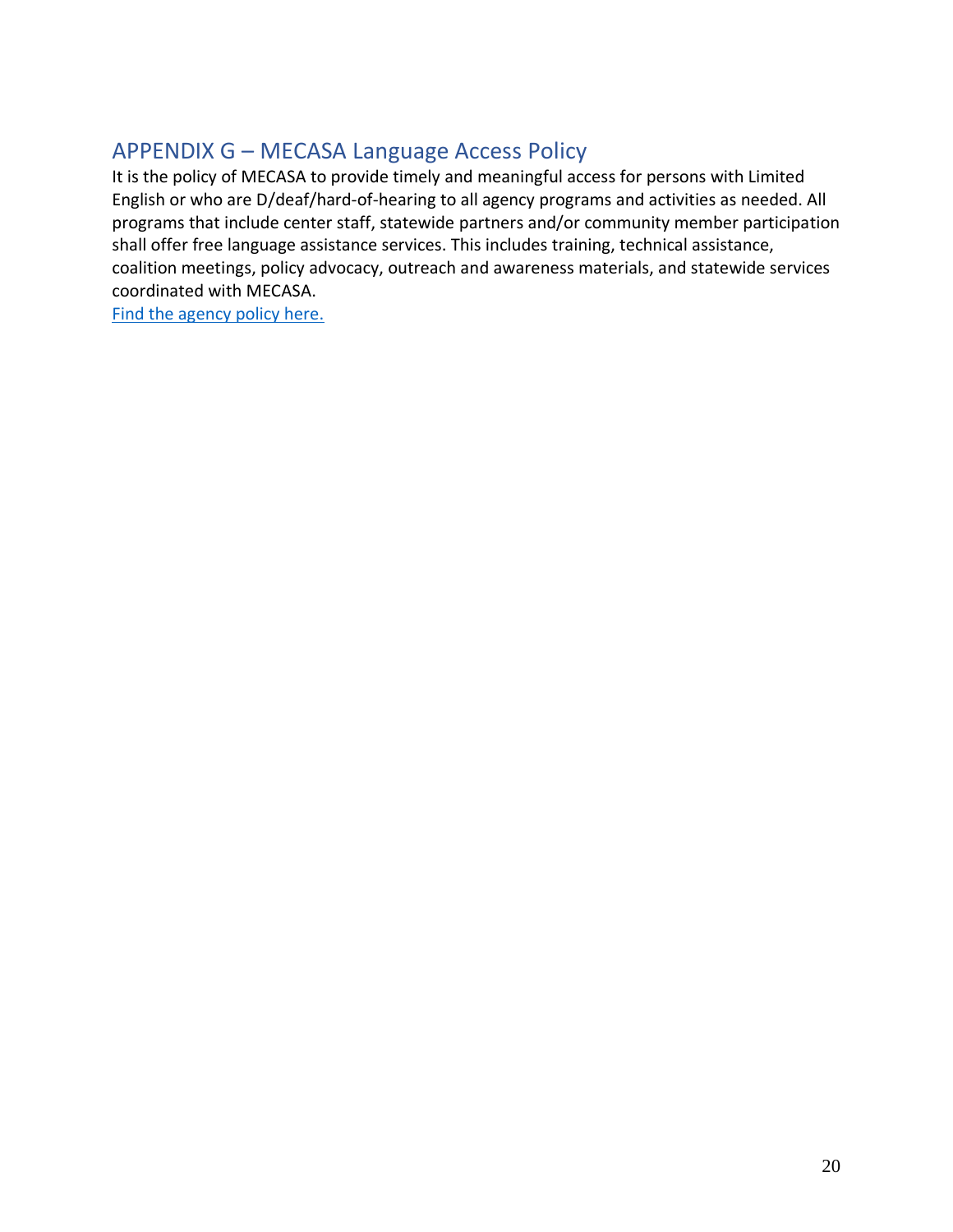# <span id="page-20-0"></span>APPENDIX H – Foundational Language Access Check List

Language access is not simply a check list, it is an on-going practice of reflection and prioritization. It is a framework of values that result in all community members being able to access the support, information, and resources they need to prevent and heal from sexual violence.

That said, this document is dense, and we can all use tools to help organize our work. This checklist is meant as a foundational walk through of the best practices and recommendations for language access at sexual assault support centers.

|                                                            | Done | Frequency |
|------------------------------------------------------------|------|-----------|
| Office signage - "I Speak" posters                         |      |           |
| Notice of free interpreters on the website -               |      |           |
| 4 languages                                                |      |           |
| Certified Languages Instruction telephone card             |      |           |
| Identify in-person interpreter service(s) your agency will |      |           |
| work with                                                  |      |           |
| Attend annual training                                     |      |           |
| Update & distribute language access plan (below) to staff  |      |           |
| Budget for interpreters & Language Line                    |      |           |
| <b>Budget for translation</b>                              |      |           |
| Review service area data, re: languages spoken at home     |      |           |
| Review service area data, re: Empower – languages spoken   |      |           |
| and interpreter access                                     |      |           |